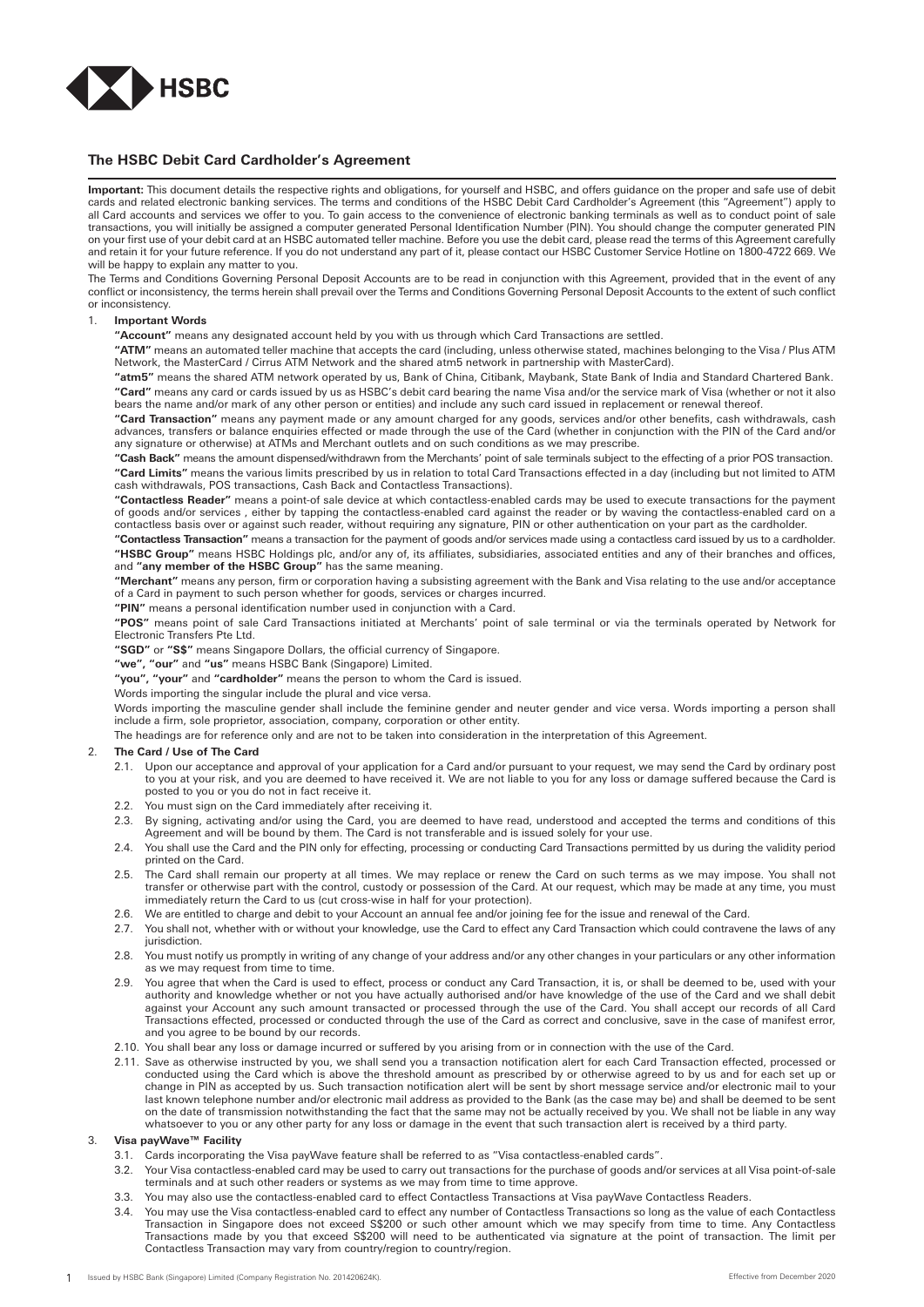3.5. Any usage of the Visa contactless-enabled card at any Visa payWave Contactless Reader shall be subject to such terms and conditions as we may from time to time impose.

# 4. **NETS FlashPay**

The NETS Terms and Conditions Governing the Use of NETS FlashPay is available at https://www.nets.com.sg/terms-and-conditions/

# 5. **NETS Contactless Facility**

- 5.1. Cards incorporating the NETS Contactless feature shall be referred to NETS contactless card.
- 5.2. You may use your NETS contactless card to make Contactless Transactions at NETs Contactless Readers so long as the value of each Contactless Transaction in Singapore does not exceed S\$100 or such other amount as we may specify from time to time.
- 5.3. Your use of a NETs contactless card shall be subject to such terms and conditions as we may from time to time impose.

# 6. **Card Limits**

- 6.1. We may set and/or revise the Card Limits in relation to the Card from time to time without prior notice to you.
- 6.2. Whenever we are informed (whether by the Merchant or any other person) that any Card Transaction or any other transaction is proposed to be effected or completed with the Card, we may hold or set aside out of the available credit balances or available credit on the Account an amount estimated by us or the Merchant or that other person to be the amount for which that Card Transaction is likely to be effected or completed. 6.3. The amount set aside with respect to any proposed Card Transaction:
	- (a) may be set aside for as long as we may determine to be appropriate in the circumstances;
		- (b) may be released at any time we determine or after we have debited the Account in respect of the Card Transaction;
	- (c) may not be the exact amount for which that Card Transaction is effected and finally debited to the Account; and
	- (d) shall not restrict or limit our right to debit the Account with the amount of that Card Transaction regardless whether the amount is the same as the amount we have set aside or put on hold.
- 6.4. You may effect a Card Transaction only if there are sufficient funds in the Account to cover such transaction and the limits prescribed for the type of transaction are not exceeded. However, we may in our discretion and without giving prior notice:
	- (a) approve, authorise or allow any Card Transaction to be effected during any period even though there are insufficient funds or credit in your Account and you shall repay on demand any resulting overdraft on your Account, together with interest, commission and other charges; and
	- (b) refuse to approve, authorise and/or permit to be effected any one or more Card Transactions even though the applicable limits have not been exceeded.
- 6.5. Our determination in respect of whether your Card Limit has been exceeded shall be conclusive and binding on you.

## 7. **Joint Account**

- 7.1. Where the Account is in joint names, we may issue the Card to anyone who is authorised to operate the Account alone.
- 7.2. We may debit or put a hold on the Account even if the joint account instructions are varied or terminated, or until all Cards issued by us under this Agreement have been validly terminated in accordance with Clause 11.
- 7.3. All transactions made with the Card shall be binding on joint account holders jointly and severally. We shall be entitled to act or rely on any communication, request or instruction given or purported to be given by any joint accountholder (whether with or without your knowledge or authority) and you shall be bound by such communication, request or instruction.

## 8. **Loss or Theft of Card/Disclosure of PIN**

- 8.1. You must inform us immediately if any Card is lost or stolen or you suspect that a PIN is known to someone else. You shall report any unauthorised or erroneous transaction to us as soon as practicable after receipt of any transaction notification alert for such transaction, and provide within a reasonable time such relevant information as may requested by us in relation to the same. Where you are not able to report the unauthorised or erroneous transaction to us as soon as you receive any transaction notification alert for such transaction, you shall if we so request, provide us with reasons for the delayed report. Where requested by us to facilitate our claims investigation process, you shall make and furnish a police report and/or a statutory declaration in such form as we may specify. All relevant information should be provided to us and we are entitled to commence investigations only upon receipt of your written confirmation of such loss, theft, disclosure or misuse.
- 8.2. **Important:** If the Card is lost or stolen or the PIN is disclosed or you suspect any unauthorised use of the Card, your liability for all Card Transactions (whether or not authorised by you) entered into before we receive notice of loss, theft, disclosure or misuse shall be limited to S\$100 provided that:
	- (a) you notified us in accordance with this Clause 8 that your Card was lost or stolen or PIN disclosed or there may have been unauthorised use of the Card; and
	- (b) we are satisfied that such loss, theft, disclosure or misuse was not due to your fraudulent act or gross negligence.
- 8.3. When you notify us that your Card has been lost or stolen or the PIN disclosed or you suspect any unauthorised use of the Card, you will not be liable for any Card Transaction effected after we have received your notification of such loss, theft, disclosure or misuse.
- 8.4. If a Card which has been reported lost or stolen is recovered, you must immediately return the Card to us (cut cross-wise in half for your protection) without using it. You must not use your PIN after reporting to us that it has been disclosed.
- 8.5. We may issue a replacement card and/or require you to set up a new PIN upon such terms and conditions as we may deem fit.

## 9. **Use of Card Outside Singapore/Use of Card Where Account is a NON SGD Account**

- 9.1. If you wish to use Card's magnetic stripe outside Singapore to effect, process or conduct any Card Transactions, you will need to enroll, in advance, for overseas transactions on the Card.
- 9.2. When you use the Card outside Singapore, the Card Transaction shall be charged in the official currency of the country/region where the Card is used and converted into SGD at such exchange rate at such times as we may determine at our discretion, and we shall be entitled to debit the Account with the amount of the Card Transaction. Your right to effect any Card Transaction is subject to any exchange controls, regulations or limitations prevailing in such country/region. In any event, you shall fully indemnify us for all exchange risks, losses, commissions and other fees and charges that may be incurred. We also charge an administrative fee for such Card Transactions at a rate of up to 1.5% of the transaction amount (or such other rate as we may specify from time to time), a service charge for cash withdrawals from ATMs, plus any other fees levied by the relevant card scheme association.
- 9.3. We may charge, credit and debit, as may be appropriate, all sums payable to us under this Agreement to the Account and for this purpose convert credits and charges incurred into the currency of the Account at such rate or rates of exchange as we may determine. You shall bear all exchange risks, losses, commission, fees and charges that may arise.
- 9.4. Where a Card Transaction relates to a non SGD Account, we have the right to apply our prevailing foreign exchange rates in accordance with our usual practice.

# 10. **Charges and Fees Payable**

- 10.1. You agree to pay to us and authorise us to debit the Account for the following:
	- (a) a fee of such amount(s) as we may prescribe which shall not be refundable in any event, for each Card Transaction;
	- (b) an administrative fee of such amount(s) as we may prescribe for any records, statements, sales draft, credit vouchers or other documents relating to the use of the Card and copies thereof which are made available at your request;
	- (c) where by any arrangement between you and any financial institution, any payment is to be made to us for credit to the Account, whether at regular intervals or otherwise, a fee of such amount(s) as we may prescribe from time to time for each occasion when any payment to us is not effected at the time when such payment should have been effected in accordance with such arrangement;
	- (d) such fee as we may prescribe for any replacement Card; and
	- (e) any fees and charges not specified above which we might impose at our discretion upon giving you prior written notice.
- 10.2. We may, by giving you 30 days' prior written notice, from time to time to revise the rate of the fees and charges and to impose new fees. 10.3. All goods and services tax imposed on or payable in respect of any payment debited to the Account shall be borne by you. We shall be entitled to debit the Account at any time without notice in respect of any sum howsoever due or owed by you to us (whether in respect of Card Transactions, or as fees or charges or otherwise) and notwithstanding that an overdrawn balance would result.
- 10.4. You shall be liable for, and shall pay us, on demand, the balance due to us on the Account, including all charges effected or debited to the Account in accordance with this Agreement or any other agreement between you (whether alone or jointly with any other person or persons) and us.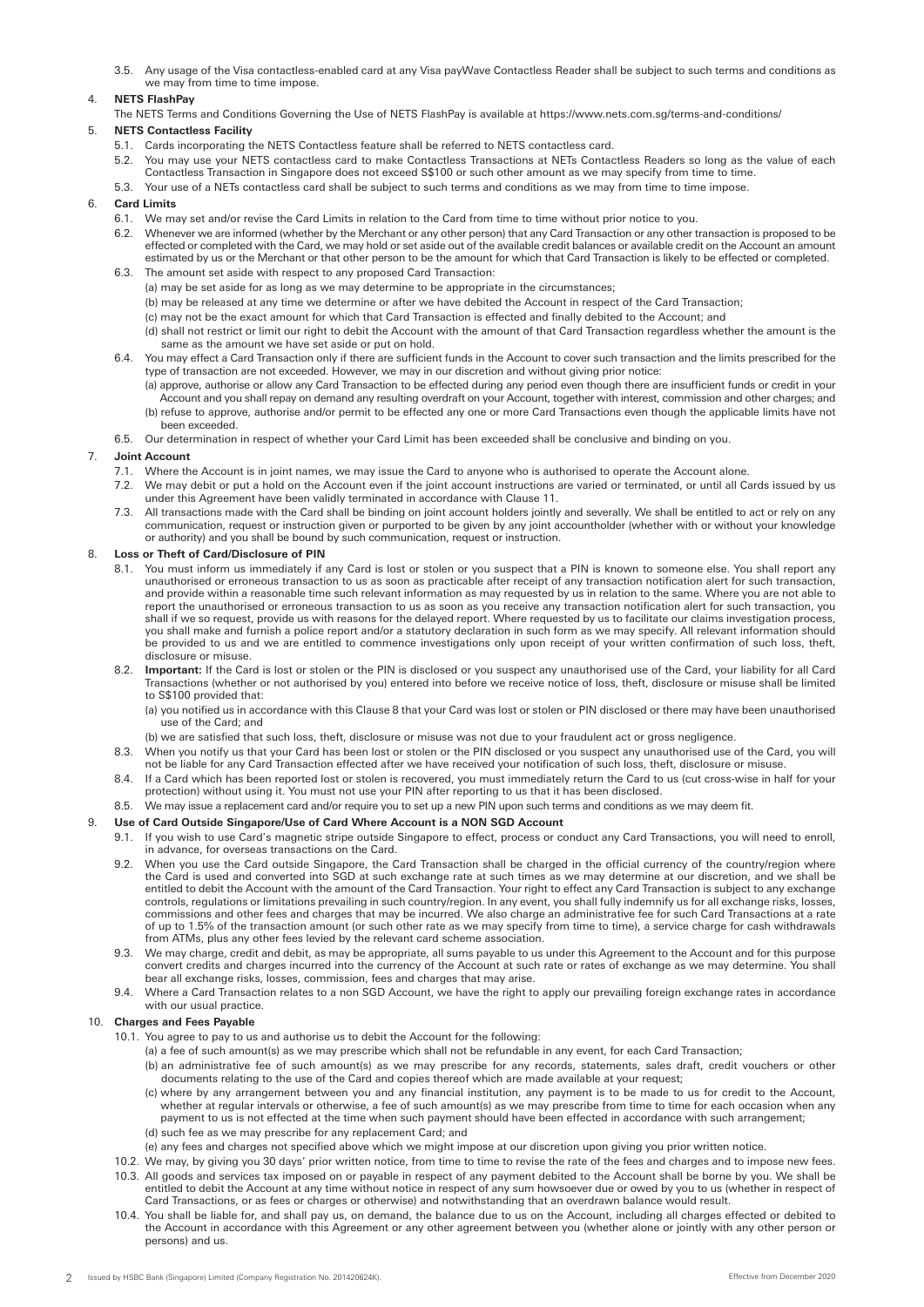- 10.5. We may at any time and without prior notice or demand combine or consolidate the outstanding balance on the Account with any one or all accounts of yours maintained with us in Singapore or elsewhere and/or set off or apply any money standing to the credit of any one or all of such accounts in or towards the satisfaction of any or all sums payable by you to us on any account, including the outstanding balance on the Account or under this Agreement.
- 10.6. Our rights conferred under this Clause 10 shall be exercisable regardless whether: (a) the use of your Card or the Account has been terminated; and/or
	- (b) the balance in our favour or owed to us has become due or payable.
- 10.7. We may apply and appropriate any and all payments (including charges and fees) made or sent by you on your behalf in such manner and order and to such Card Transaction as we may determine, regardless of any specific appropriation made by you or the person making the payment. In the absence of any specific appropriation on our part, all payments shall be applied towards the balance on the Account.

## 11. **Cancellation and Return of Card**

- 11.1. You may cancel the Card by giving notice in writing to us. Such cancellation shall only be effective on receipt by us of the Card (cut in half cross-wise for your protection) and the payment of all sums due under this Agreement.
- 11.2. We may at any time without prior notice or reason to you suspend or cancel any Card or refuse to reissue, renew or replace any Card or introduce, amend, vary, restrict, suspend, terminate or withdraw all or any of the benefits, services, facilities and privileges in respect of or in connection with the Card and/or the use of the Card. You shall immediately on our request return the Card (cut in half cross-wise for your protection) to us. Upon cancellation, all sums due in respect of Card Transactions effected shall become immediately payable without demand.
- 11.3. In the event that a Card is cancelled either by you or us, we shall not be liable to refund any fee or any part thereof. You shall continue to be liable for all Card Transactions carried out but not reflected in any statement of account issued as at the date of the cancellation.
- 11.4. You acknowledge that the cancellation of the Card, whether by us or you shall not affect this Agreement, which shall continue to subsist with full force and effect with respect to all charges and fees which may have accrued and which may accrue in the future in accordance with these terms and in relation to the use of any and all Cards.

## 12. **Exclusions and Exceptions**

- 12.1. We shall not be responsible or liable to you for any inconvenience, loss or damage or embarrassment incurred or suffered in any of the following events:
	- (a) we, a Merchant, or other bank or financial institution or any other party refuses to accept the Card or to accept any Card Transaction for any reason whatsoever; or
	- (b) we, our servants, agents or contractors are unable to perform any of our obligations under this Agreement whether due directly or indirectly to the failure of any machine, data processing system or transmission link or industrial or other dispute, Act of God or anything beyond the control of us, our servants, agents or contractors or as a consequence of any fraud or forgery;
	- (c) any malfunction, defect or error in any ATM or other machines or systems whether belonging to or operated by us or otherwise, howsoever caused;
	- (d) any rejection of your Card or the PIN of your Card by any ATM or other machines or any failure to effect or complete any Card Transaction howsoever caused;
- (e) any neglect, refusal or inability on our part to authorise or approve any Card or to honour or effect any other transaction on the Account for any reason whatsoever; or any damages to or loss of or inability to retrieve any data or information that may be stored in your Card or any microchip or circuit or device in your Card howsoever caused.
	- 12.2. We shall not be liable in any way for the goods purchased or services rendered and paid for by the use of the Card or the delivery, quality or performance of such goods or services.
	- 12.3. We shall also not be responsible for any benefits, discounts or programmes of any Merchant or other person that we may make available or introduce to you.
	- 12.4. We shall be entitled to charge and debit the Account in respect of all Card Transactions effected by use of your Card or the PIN of your Card in spite of the non-delivery or non-performance of or any defect in those goods or services or the failure of any person to provide or make available to you any of those benefits, discounts or programmes. You must seek redress in respect of such goods, services, benefits, discounts and programmes from that person directly.
	- 12.5. In the event of any dispute between you and any Merchant or bank or financial institution or any other person, your liability to us shall not in any way be affected by such dispute or any counterclaim, right of set-off or contractual right which you may have against such Merchant or bank or financial institution or person. We shall not in any event be responsible or liable to you for any consequential or indirect or economic loss, howsoever caused, incurring or arising.
	- 12.6. You may not assign your rights under this Agreement.
	- 12.7. We may at our discretion make available to you from time to time additional benefits, services or programmes in connection with the use of your Card. Such benefits, services or programmes shall nevertheless not form part of our legal relationship with and obligations to you.
	- 12.8. You hereby acknowledge that any Merchant may at any time and from time to time without prior notice restrict, exclude, modify or suspend the benefits and/or privileges accorded to you under any privilege schemes at that participating Merchant.

## 13. **Collection Use and Disclosure of Information**

- 13.1. We, other members of the HSBC Group and/or HSBC Group's authorised service providers may collect, use and share Customer Information (including relevant information about you, your transactions, your use of our products and services, and your relationships with the HSBC Group) for the purposes listed in Part A Clause 1.2 of the Terms and Conditions Governing Personal Deposit Accounts and/or Part D Clause 4.2 of the Personal Line of Credit and Personal Term Credit Terms and Conditions (as the case may be).
- 13.2. Customer Information may be requested from you (or a person acting on your behalf), or may also be collected by or on our behalf or on behalf of members of the HSBC Group, from other sources (including from publically available information), generated or combined with other information available to us or any member of the HSBC Group.
- 13.3. Capitalised terms used in this Clause 13 are defined in the Terms and Conditions Governing Personal Deposit Accounts and the Personal Line of Credit and Personal Term Credit Terms and Conditions.

## 14. **Communications**

- 14.1. Any requests or instructions by you to us must be in writing, and shall be signed by you. However, we may, but shall not be obliged to, accept and act on any instruction or request by electronic mail, facsimile transmission or through the telephone which is believed by any of our officers or employees attending to such instruction or request, to have been given or made or authorised by you, even if such instruction or request may not have been given or made or authorised by you and regardless of any fraud that may exist in relation to such instruction or request. We are under no duty to verify the identity of any person purportedly communicating as or on your behalf.
- 14.2. We shall not be liable for any loss or damage suffered as a consequence of us acting on or acceding to any such instruction.
- 14.3. All Cards, account statements, notices (including notification of the PIN and any amendments to this Agreement), demands, or other communication under this Agreement may be sent by facsimile or ordinary pre-paid post or electronic mail or through the internet or any electronic medium selected by us or delivered personally to your last known address.
- 14.4. Any statement, notice or demand to you shall be deemed to have been delivered:
	- (a) if sent by facsimile, on the same day; or
		- (b) if delivered by pre-paid ordinary post, on the next business day after posting if in Singapore or 5 days after being sent by airmail to another country/region; or
		- (c) immediately on dispatch if sent by electronic mail or through the internet or any electronic medium selected by us; or
	- (d) in any case, when left at your address on our records, notwithstanding that it is not received by you or returned undelivered.

## 15. **Bank's Discretion**

Notwithstanding and without prejudice to the other provisions of this Agreement, we are entitled at any time in our discretion without giving you any notice or reason, to:

- (a) suspend your right to use the Card entirely or in respect of the Card Transactions; and/or
- (b) introduce, amend, vary, restrict, suspend, terminate or withdraw all or any of the benefits, services, facilities and privileges in respect of or in connection with your Card and/or the use of your Card.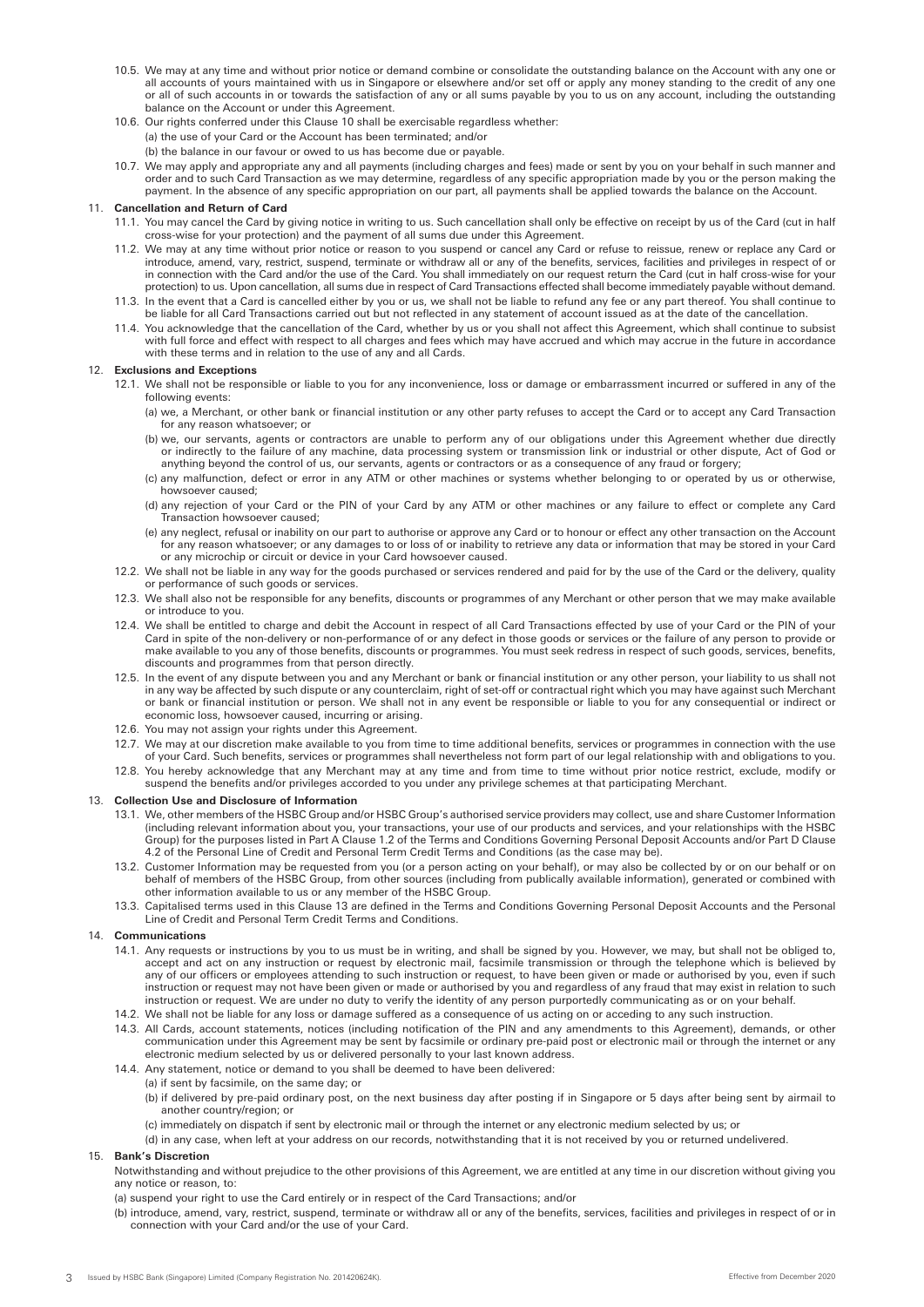## 16. **General**

- 16.1. Our records (including computer and microfilm stored records) of all matters relating to you are conclusive evidence of such matters and is binding against you for all purposes, save for manifest error, but subject to our right to rectify any error or omission therein and our right to adduce other evidence. We may, in our discretion, destroy any documents relating to any Card Transaction after microfilming or otherwise recording the same in such manner as we may deem fit as well as to destroy such microfilm and records at any time.
- 16.2. If any one or more of the provisions of this Agreement or any part thereof is declared or adjudged to be illegal, invalid or unenforceable under any applicable law, it will not affect the legality, validity or enforceability of the remainder of this Agreement in such jurisdiction and shall remain in full force and effect.
- 16.3. The rights and remedies provided in this Agreement are cumulative and not exclusive of any other rights or remedies (whether provided by law or otherwise).
- 16.4. We may at any time waive either conditionally or on such terms and conditions as we deem fit in our discretion, any default or breach by you of this Agreement, provided that such waiver is given in writing by us. No condoning or excusing of and no neglect or forbearance on our part of any default or breach of this Agreement by you shall operate as a waiver of our rights and powers. Any waiver shall operate only as waiver of the particular matter to which it relates and shall not operate as a waiver or release of any of the terms and conditions of this Agreement.
- 16.5. This Agreement covers the use of the Card, which is additional to any other prevailing terms and conditions governing your Account(s) and any other products or services to which the Card(s) is or will be linked (copies of which are available at any of the Bank's branches or online at www.hsbc.com.sg).
- 16.6. You acknowledge that the content used in connection with, or incorporated or contained in or presented to you in any electronic channel or mode in connection with the services available in relation to the Card and any materials presented by us in connection therewith are our exclusive property and/or that of our third party licensors.
- 16.7. You undertake to indemnify us on demand (on a full indemnity basis) and to hold us harmless from and against any loss, damage, liability, costs and expenses, which we may incur by reason of or due to any breach of terms and conditions of this Agreement or the enforcement of our rights as therein provided.
- 16.8. We may at any time in our discretion assign any of our rights under this Agreement to any third party whosoever without your consent.
- 16.9. Except to the extent expressly set out in this Agreement, the Contracts (Rights of Third Parties) Act (Cap 53B) of Singapore shall not under any circumstance apply to this Agreement and any person who is not a party to this Agreement (whether or not such person shall be named, referred to or otherwise identified, or form part of a class of persons so named, referred to or identified, in this Agreement) shall have no right whatsoever under the Contracts (Right of Third Parties) Act (Cap 53B) of Singapore to enforce this Agreement or any provision of this Agreement.
- 16.10. We may at any time amend any of these terms and conditions by giving prior notice to you. If you do not accept such changes, you may cancel your Card forthwith. If you retain or use the Card or PIN after we have given such notice of changes, you are deemed to have accepted such changes without reservation.
- 16.11. This Agreement is governed by and construed in accordance with the laws of the Republic of Singapore and you hereby submit irrevocably to the non-exclusive jurisdiction of the Courts of Singapore. Nothing in this clause shall limit our right to bring or commence any proceedings against you in any other court of competent jurisdiction.

# **TERMS AND CONDITIONS FOR MOBILE CARD**

The following terms and conditions ("**Terms**") apply when you add your HSBC Debit Card to a Mobile Wallet. The HSBC Debit Card Cardholder's Agreement is to be read in conjunction with these Terms, provided that in the event of any conflict or inconsistency, these Terms shall prevail over the HSBC Debit Card Cardholder's Agreement to the extent of such conflict or inconsistency.

If you add or use your HSBC Debit Card within a Mobile Wallet, you agree to be bound by these Terms.

You may need to agree separate terms with the Mobile Wallet Provider, which govern the registration and storage of your HSBC Debit Card in the Mobile Wallet and the use of the Mobile Wallet (including the use of any data you provide to the Mobile Wallet Provider). Those separate terms you agree with the Mobile Wallet Provider will not change or override these Terms.

## 1. **Registering, adding and activating Mobile Card**

- a. You are eligible to add a digital version of your HSBC Debit Card ("**Mobile Card**") to your Mobile Wallet if you hold a debit card issued by HSBC Bank (Singapore) Limited in Singapore ("**Card**") as a debit cardholder, and your Card Account is in good standing.
- b. Prior to adding a Mobile Card to the Mobile Wallet, the physical HSBC Debit Card must have been activated.
- c. You may add a Mobile Card to your Mobile Wallet by following the instructions of the Mobile Wallet Provider (including installation of the latest operating system for your Eligible Device), and the registration and verification flow of your Mobile Wallet. You acknowledge that the Mobile Wallet Provider has the right to decline the addition of your Mobile Card or to suspend, delete or reactivate a Mobile Card added in the Mobile Wallet. We shall not be liable if you are unable to add a Card on a Mobile Wallet for any reason.
- d. By registering a Mobile Card in your Mobile Wallet, you consent to us sending you an SMS message for verification and activation purposes based on your mobile number registered with us. If the phone number last recorded with us is not the phone number of your Eligible Device, the SMS message will be sent to the phone number last recorded with us but not to your Eligible Device. If we do not have a record of your mobile number, we will not be able to send an SMS message to you. If this is the case, you can update your mobile number via internet banking, by visiting one of our branches or by downloading a change of personal particulars form from www.hsbc. com.sg and submitting the completed form to us.
- e. The Mobile Wallet Provider may limit the number of Mobile Cards that you may add in one Mobile Wallet from time to time. We may limit the number of Eligible Devices in which the same Card can be added from time to time and you should refer to our latest communications regarding such limit.

## 2. **Use of Mobile Card**

- a. You may make and authorise transactions with your Mobile Card where the Mobile Wallet is accepted for payment. We will not responsible if any retailer refuses to accept your Mobile Card.
- b. To make and authorise a transaction, you may place your Eligible Device near Visa payWave readers or terminals, and verify your identity as the Cardholder as determined by the Mobile Wallet Provider.
- c. You cannot use your Mobile Card for cash withdrawals over the counter.
- d. Your Mobile Card may be used for purchases subject to:
	- i. the daily card limit on your Card as we may specify from time to time;
		- ii. any limits per transaction as certain merchants may specify from time to time; and
		- iii. your available account balance linked to your Debit Card, whichever is lower. If you are using your Mobile Card outside Singapore, certain countries/regions may specify transaction limits.
- All transactions made with your Mobile Card will be made as transactions on the Visa Network.

#### 3. **Card Account and daily Card limit**

- a. Your physical Card and in its digital version (i.e. Mobile Card) constitute one and the same Card and share the same Card Account.
- b. All Mobile Card Transactions will be billed to the same Card statement of the physical Card. There will not be a separate statement for your Mobile Card.
- c. Your physical Card and your Mobile Card share the daily Card limit for Visa Payment of the same Card Account. There will not be a separate Card limit for your Mobile Card.

## 4. **Acknowledgment of risk and your responsibility**

a. You acknowledge and accept the risk of incurring any loss which may arise from or in connection with unauthorized transactions made on your Mobile Card. You undertake to be liable for all transactions incurred using the Mobile Card whether or not the transactions were properly authorised by you. It is your responsibility to take security measures as we or the Mobile Wallet Provider may recommend from time to time, including the following: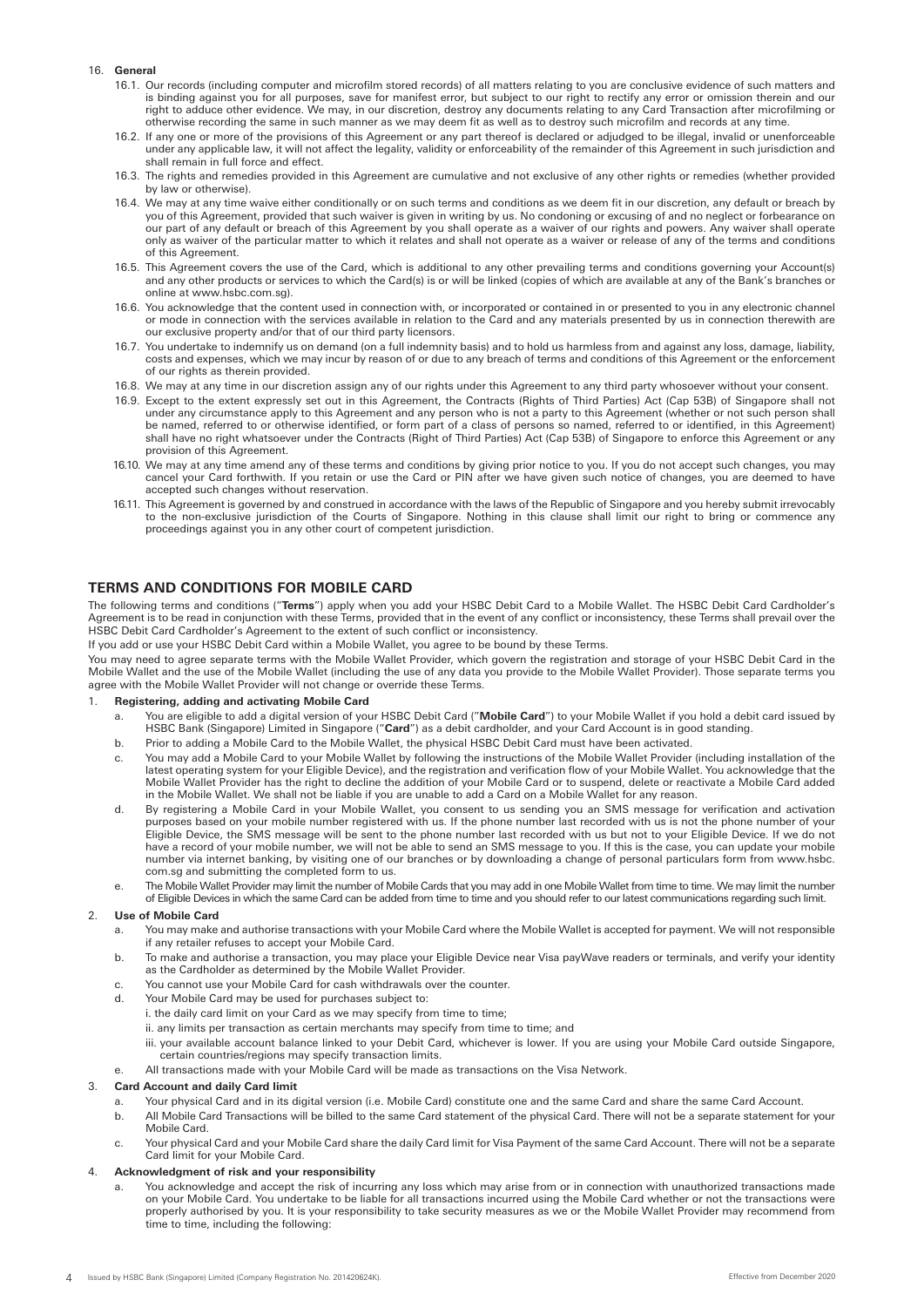- b. Take reasonable precautions to keep Card details and security details relating to your Mobile Card, Mobile Wallet and Eligible Device (including your Device Passcode, fingerprint and/or any other biometric credentials stored in your Eligible Device and/or any cloud storage platform) safe and to prevent loss, theft or fraudulent use of them;
	- i. safeguard your Mobile Wallet and Eligible Device and keep them under your personal control at all times;
	- DO NOT allow anyone else to use or log on to your Eligible Device and Mobile Wallet;
	- iii. DO NOT store anyone else's fingerprint or biometric credentials in your Eligible Device;
	- iv. DO NOT choose obvious numbers as Device Passcode (such as Identity Card number, date of birth, telephone number, number with same digits or other that can be easily guessed or identified by shoulder surfing) or tell anyone else your Device Passcode or write down or keep your Device Passcode close to your Eligible Device;
	- DO NOT install or launch Mobile Wallet in a smartphone or other device with any pirated, hacked, fake or unauthorised application or where the software lockdown has been overridden (such as a "jailbroken" or "rooted" smartphone or device);
	- vi. change the Device Passcode regularly and use alphanumeric code for Device Passcode;
	- vii. if you have already set up access to your Eligible Device by way of Device Passcode or fingerprint or other biometric credentials, review this and ensure that you change any Device Passcode that can easily be guessed or that has already been shared with anyone else and delete any fingerprint or other biometric credentials that is not your own;
- viii. delete your Mobile Card from the Mobile Wallet before you dispose of your Eligible Device by, for example, selling or giving it to someone else or pass your Eligible Device temporarily to someone else, for example, for it to be repaired;
	- ix. remove the Mobile Card from the Mobile Wallet upon termination of your Mobile Card as provided in Clause 9.
	- c. You are fully responsible for any disclosure of your Card Details, Device Passcode or other security details relating to your Eligible Device, Mobile Wallet and Mobile Card to any other person, even if such disclosure is accidental or unauthorised. You are required to bear all risks and consequences of your Mobile Wallet and Mobile Card being used by unauthorised persons or for unauthorised purposes.
	- d. You have to use an Eligible Device of a type or model specified by us from time to time to register, add and use Mobile Card in your Mobile Wallet. We have the right to vary the type or model or withdraw an existing type or model of Eligible Device at any time without prior notice.
	- e. You require internet connection, compatible telecommunications equipment and mobile phone service plan (if applicable) in order to register, add and use your Mobile Card. You are responsible for any amount which may be charged by your mobile carrier and you agree to be solely responsible for such fees.

# 5. **Loss, theft or misuse**

#### Report promptly

- a. You must notify us straight away and request that we deactivate your Card by calling our Customer Service Hotline at 1800 227 6868 if you notice or suspect any loss, theft, unauthorised possession, control or use of your Mobile Card or Eligible Device, or if you believe someone else has used your Mobile Card or Eligible Device, or has discovered the security details of your Eligible Device, Mobile Wallet or Mobile Card or the security of your Card, Mobile Card, Mobile Wallet or Eligible Device has been compromised in any other manner. Your liability for unauthorised transactions
- b. Subject to Clause 5c, you will be liable for all unauthorised Mobile Card Transactions made by your Mobile Card before we receive report of loss, theft, disclosure or unauthorised use of your Mobile Card.
- c. If you report loss, theft, disclosure or unauthorised use of your Mobile Card in accordance with this Clause 5a, your maximum liability for unauthorised Mobile Card Transactions shall be limited to SGD100. However, please note that the limit DOES NOT APPLY (and you will be liable for the full amount) if:
	- i. you have knowingly (whether or not voluntarily) permitted any other person to use your Mobile Wallet or Mobile Card or Eligible Device; or
- ii. you have acted fraudulently or with gross negligence in using or safeguarding your Mobile Wallet, Mobile Card or Eligible Device. Your failure to follow any of the security measures recommended by us from time to time regarding the use or safekeeping of your Mobile Wallet, Mobile Card or Eligible Device may be treated as your gross negligence.

### 6. **Limitation of our liability**

- You acknowledge and accept that the Mobile Wallet is made available to you by the Mobile Wallet Provider on compatible devices. We are not the provider of your Mobile Wallet, and we are not responsible for providing the Mobile Wallet service to you. We have no control over the Mobile Wallet platform or your Eligible Device. We are therefore not responsible for any failure of the Mobile Wallet, or your inability to use the Mobile Wallet for any transaction. We are also not responsible for the performance or non-performance of the Mobile Wallet Provider or any third parties that may impact your use of the Mobile Wallet. We are not responsible for any loss that you may suffer or incur in relation to your use or inability to use your Mobile Wallet (including your Mobile Card).
- b. We are not liable to refund you for any unauthorised transactions where you fail to take appropriate security measures including those provided in Clauses 4a, 5a and 9.

## 7. **Your Personal Data**

By registering, adding and using the Mobile Card in your Mobile Wallet, you acknowledge that certain Card Account information may be transmitted to and stored within your Eligible Device, SIM card, with the Mobile Wallet Provider and/or on the system of a third party working with the Mobile Wallet Provider, for purposes of the Mobile Wallet. Such information may be used by the Mobile Wallet Provider and/or the third party working with the Mobile Wallet Provider. We shall not be responsible and have no control of the privacy and security of your Personal Data and information provided by you to the Mobile Wallet Provider which is governed by the privacy policy of and any agreement you may have with the Mobile Wallet Provider.

## 8. **Fees and charges**

- All applicable fees and charges that apply to your Card will also apply to the Mobile Card.
- b. You will bear all fees, charges and expenses imposed by any mobile phone service provider, telecommunications provider, retailer or the Mobile Wallet Provider for or in relation to your adding, activating or using the Mobile Card or for making transactions using your Mobile Wallet and the Mobile Card.

## 9. **Termination of Mobile Card**

- a. You shall follow the instructions of the Mobile Wallet Provider to remove your Mobile Card from the Mobile Wallet should you wish to terminate the Mobile Card. Termination of the Mobile Card will not terminate the physical Card unless you also terminate it in accordance with the HSBC Debit Card Cardholder's Agreement.
- b. We have the rights to suspend, freeze or terminate your Card under the HSBC Debit Card Cardholder's Agreement. These rights will be extended to your Mobile Card. Your Mobile Card will be suspended, frozen or terminated at the same time if your physical Card is suspended, freezed or terminated under the HSBC Debit Card Cardholder's Agreement. You agree that we will not be liable to you or any third party for any suspension, freezing or termination of your use of any Card or Mobile Card.
- c. We will also have the right to suspend, freeze or terminate the use of a Mobile Card if your Mobile Wallet has been suspended, frozen or terminated by the Mobile Wallet Provider for any reason, or if you have made a report to us under Clause 5a.
- d. Upon termination of Mobile Card whether by you or by us, you must remove the Mobile Card from your Mobile Wallet based on the instructions provided by the Mobile Wallet Provider. You should contact the Mobile Wallet Provider if you have any question on how to remove the Mobile Card or the Mobile Wallet from your Eligible Device.
- e. You are responsible for all Mobile Card Transactions whether or not authorised by you unless and until you have removed the Mobile Card from your Mobile Wallet and Eligible Device upon termination.
- f. Termination of the Mobile Card on its own will not affect the physical Card which will continue to be governed by the HSBC Debit Card Cardholder's Agreement.

# 10. **Variation of Mobile Terms and Conditions**

We have the right to vary these Terms from time to time. We will give you prior notice in a manner we consider appropriate. You will be bound by a variation unless your Mobile Card is terminated by you and removed from the Mobile Wallet and Eligible Device in accordance with Clause 9 before the date on which that variation takes effect.